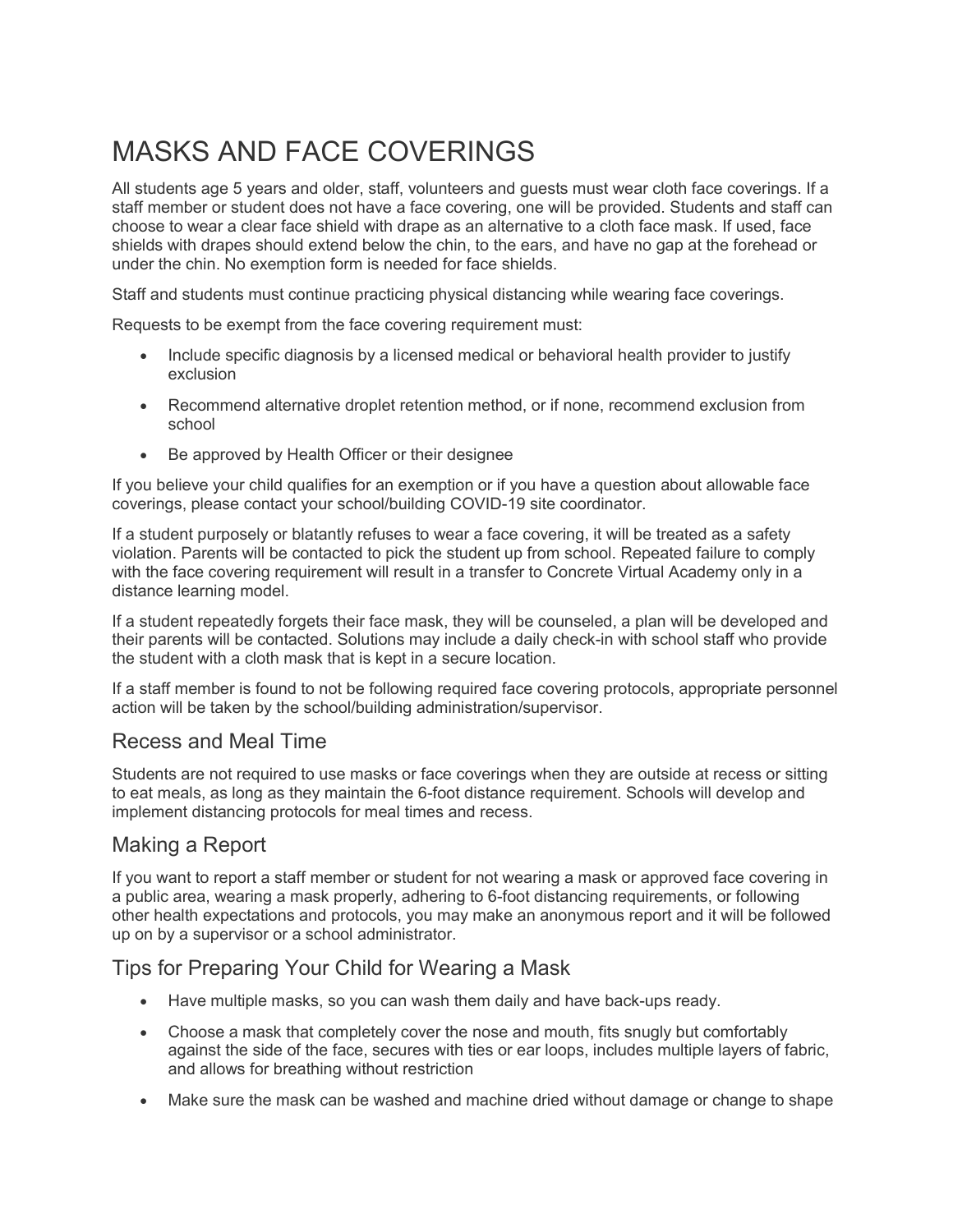- Label your child's masks clearly in a permanent marker so that they are not confused with those of other children
- Practice with your child putting on and taking off masks without touching the cloth
- Explain the importance of wearing a mask and how it protects other people from getting sick
- Consider talking to your child about other people who may not be able to wear masks for medical reasons (e.g., asthma)
- As a family, model wearing masks, especially when you are in situations where physical distancing is difficult to maintain or impossible
- If you have a young child, help build their comfort wearing a mask and become comfortable seeing others in masks
	- o Praise your child for wearing a mask correctly
	- o Put a mask on stuffed animals
	- o Draw a mask on a favorite book character
	- o Show images of other children wearing masks
	- $\circ$  Allow your child to choose their mask that meets the school dress requirements
- Consider providing your child with a container (e.g., labeled re-sealable bag) to bring to school to store their masks when not wearing it (e.g., when eating)

Prior to returning to school, prepare and educate your child about the importance of wearing masks and washing hands with these video resources:

Masked Heroes | Cincinnati Children's Hospital: [https://www.youtube.com](https://www.youtube.com/watch?v=4KRuP1QGmhU)

Wear a Mask to Protect You and Your Friends | CDC: [https://www.youtube.com](https://www.youtube.com/watch?v=Mn6axdkbGd4)

Know How to Wear Your Face Mask Correctly | CDC: [https://www.youtube.com](https://www.youtube.com/watch?v=dSvff0QljHQ)

Wearing a Mask – Coronavirus Social Story | Diverse Learning Hub: [https://www.youtube.com](https://www.youtube.com/watch?v=gJIQn1cSfVk)

## HANDWASHING AND HYGIENE

Teachers will communicate, educate and reinforce appropriate hygiene, frequent handwashing and social distancing practices in ways that are developmentally appropriate for students. Hand sanitizer will be available if hand washing is not possible.

## PHYSICAL DISTANCING

Each school will implement protocols to maintain a minimum separation between students and staff of 6 feet when students are inside, and also when they are outside at recess or physical education classes. Building-specific strategies to increase physical distancing may include:

• Rearranging desks/tables to maximize the space between students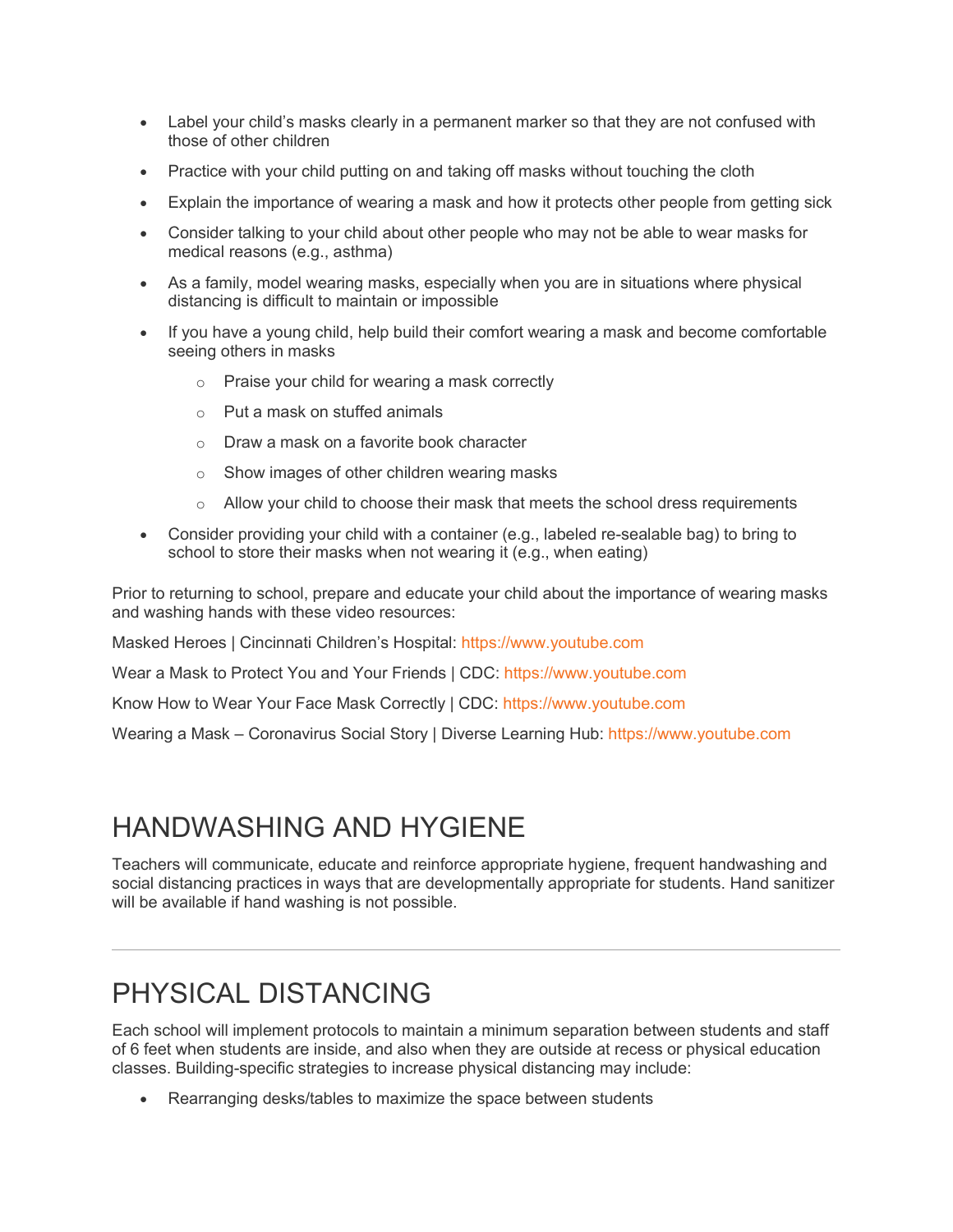- Keeping students in cohorts/clusters to the maximum extent possible
- Reducing the number of students in hallways/restrooms and locker rooms at any time
- Limiting access to only essential visitors or volunteers
- Reducing congestion in office areas
- Limiting building use outside of school hours to approved district activities

# SCHOOL CLEANING, SANITIZING AND VENTILATION

### Daily Protocols

Custodians will perform daily cleaning/sanitizing of bathrooms, fixtures, office counters, and entryway touch surfaces following the typical morning visitor traffic. Throughout the day, custodians will sanitize other identified/prioritized common touch surfaces such as door push plates, door handles, sinks, water fountains, hand railings, etc.

#### Wednesday Cleanings Between Student Cohort Groups

Sanitizing of desks and chairs between A and B cohort groups will occur on Wednesdays as part of the regular custodian routine.

#### Cleaning When There Is A Report of Illness

If a staff member or student leaves due to feeling ill, their workspace will be sanitized. An isolation room is provided for students while they wait to be picked up by a parent/guardian. Once empty, the isolation room will be fogged/sanitized. Staff members will leave the campus if they are feeling ill.

### Confirmed Case of COVID-19 Cleaning Protocols

Cleaning and disinfection protocols for a probable case of COVID-19 will comply with Centers for Disease Control and Prevention (CDC) recommendations. Access to areas visited by a probable case of COVID-19 will be restricted until cleaning and disinfection is completed.

#### Classroom Tools and Materials

Schools will develop protocols for limiting shared teaching materials to those that can be easily cleaned and disinfected.

## PERSONAL PROTECTIVE EQUIPMENT (PPE) AND CLEANING SUPPLIES

Every building in the district is being equipped with ample PPE and cleaning supplies for staff and students to return to hybrid learning. The district has a plan in place to restock supplies when necessary.

Available school PPE includes:

• Plexi-glass shields for all public-facing /walk-up secretary service windows